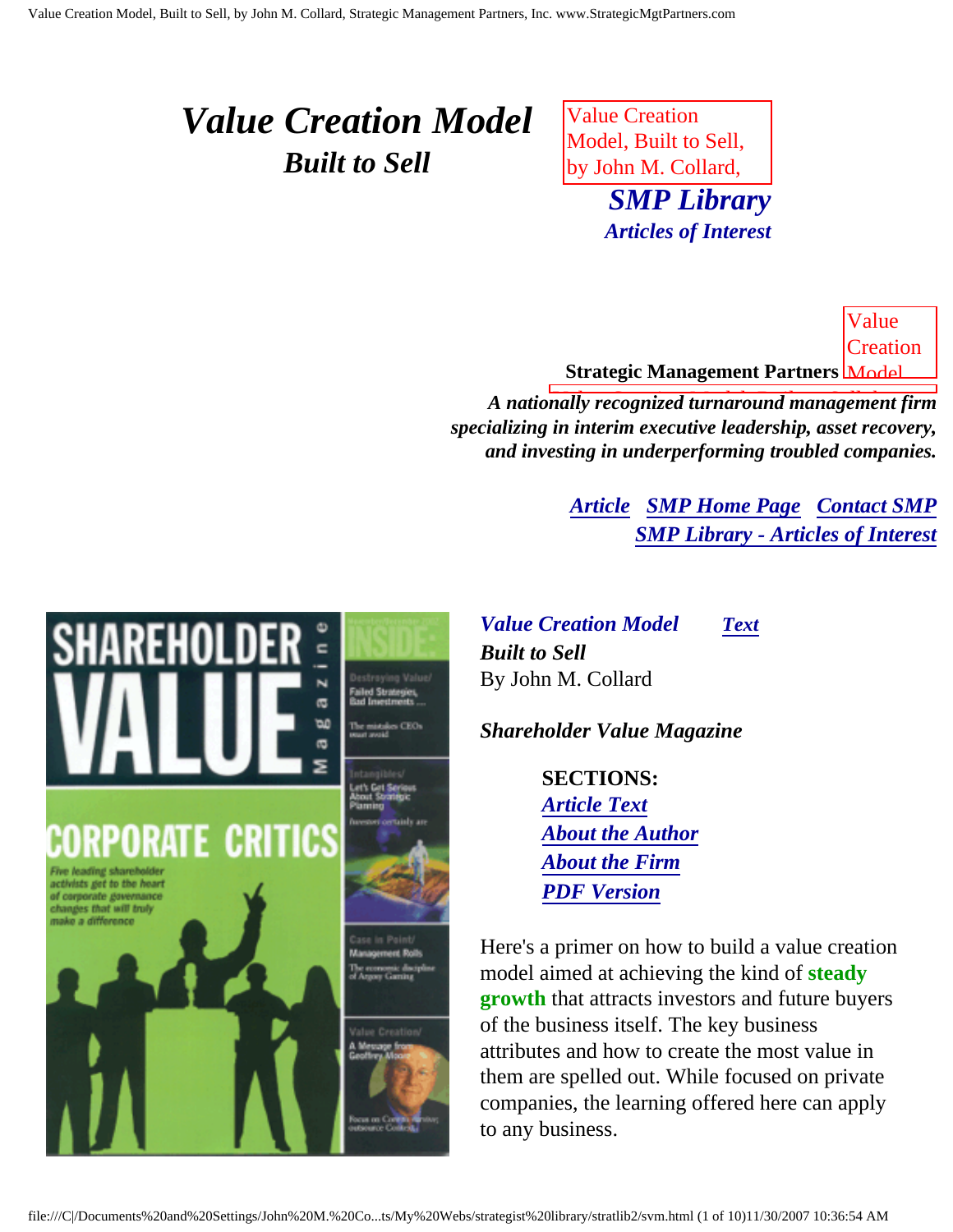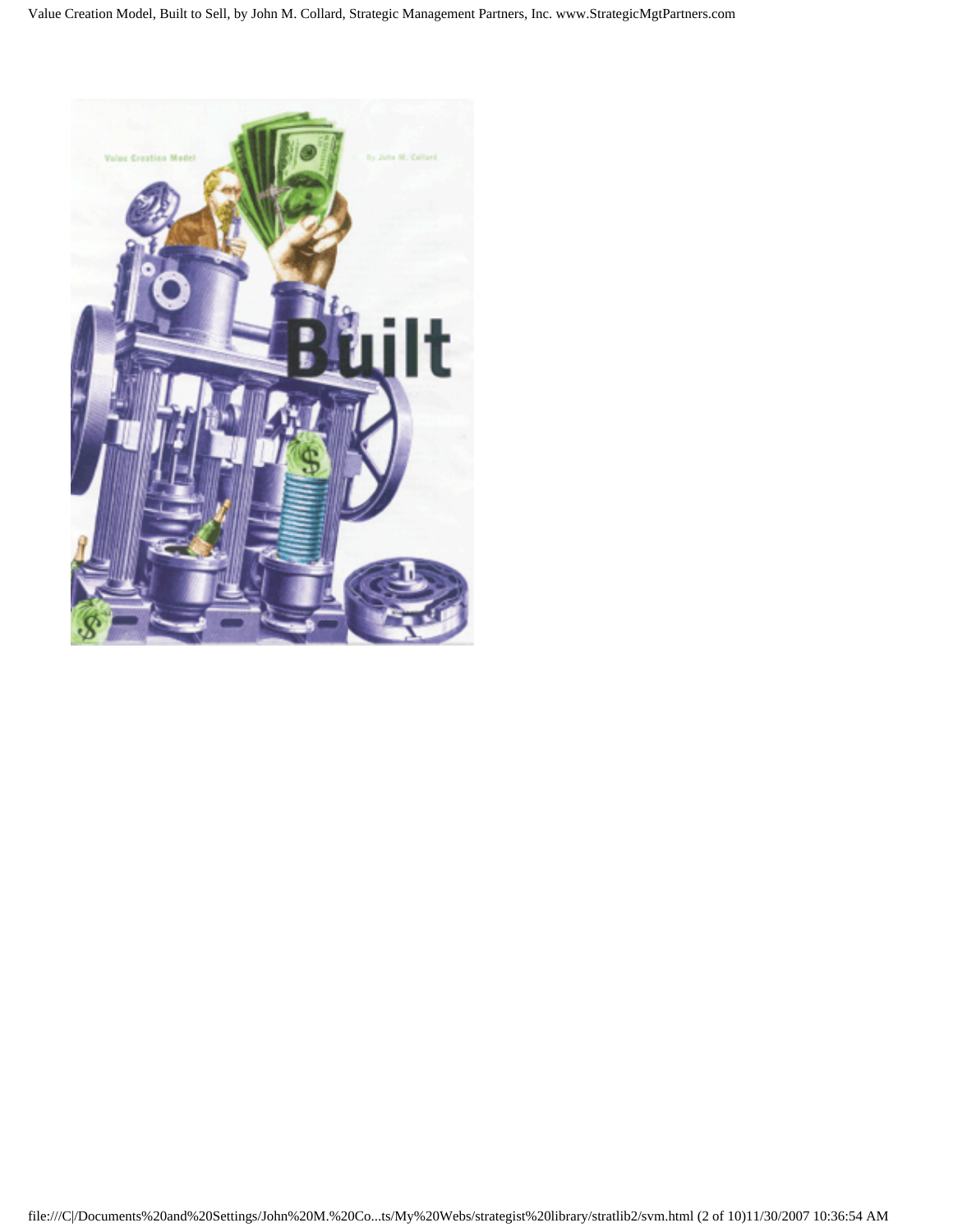Here's a primer on how to build a value creation model aimed at achieving the kind of steady growth that attracts investors and future buyers of the business itself. The key business attributes and how to create the most value in them are spelled out. While focused on private companies, the learning offered here can apply to any business.

who gailer task testures and are we

to Sell

The input state is the velocity towards the solid state of the state of the state of the state of the state of the state of the state of the state of the state of the state of the state of the state of the state of the st

and supports the second state of the component of the state of the state of the state of the state of the state of the state of the state of the state of the state of the state of the state of the state of the state of the

For a site stock<br>above entity) while to gravitate the problem of the regular system above<br> $\sim$  and the existing entrangement two is associated<br>as four the existing entrangement two is associated as<br> $\sim$  and performance an

 $\label{eq:V1} \textbf{Valuing} \text{ a corresponding the value where } \textit{V} \text{ is the number of two variables and for the two components, the value of the two lines is the two lines.} \footnotesize$  one part research the value is the five plan in that  $\textit{Cov}$  is a mark to have an interval and the compact of the compact of the compact of the compact of

rend is to look at what is valuable and inderstad how to exploit and powers.<br>See bot it the component make up of a . . From the start plus to sell the business and continue into prespects

Sumstimes referred to as Owledy Lagoniation Value, this is the cools not worth of more less encoundermore if you codely disposition conditions when liquidation is not recovered This NAV can reach set rearely on the balance

| rat tenang.<br>kalir unung          | John W. Enlistin a chance of Arraysis, MI Areal                                                                                                                                                                  |
|-------------------------------------|------------------------------------------------------------------------------------------------------------------------------------------------------------------------------------------------------------------|
| and, see<br>ste eak<br>all business | Smagic Management Pertrem, Inc., a videovily visible<br>lead tomatoric hengament firm gocialisting in interim pedaline hoster<br>415, MONAR WWARE AND AND ANGELES VALUES OF PERSONS HERE                         |
| 1 lacen-<br><b>CASTLE</b>           | seconds to a set states of to because thousand<br>Association; survey on public stati private founds of diversed; and is a bit-<br>quest author, speaker, and adultar to aperturalist, institutional and private |
| its. The<br>MOT.                    | <b>Aguly Econolists, and glasminants.</b>                                                                                                                                                                        |

### <span id="page-2-0"></span>**Value Creation Model**

#### **Built to Sell**

By John M. Collard

Valuing a company is the easy part; creating that value in the first place so you can measure it is a more formidable task. Create a Value Equation to build Worth into your company.

Determining value is more art form than science. True value can only be established at the time of a transaction, where willing buyer tenders payment and willing seller accepts it in exchange.

Buyers and sellers look at the component make-up of a company differently, and therefore, place different values on these ingredients and on the whole. To enhance the real company value, analyze company components as they relate to worth in the mind of potential buyers. Value to one buyer often does not necessarily hold the same value for another. Establish multiple buyer profiles depending upon the circumstances and prepare to build value each would be willing to pay for.

There are essentially two kinds of buyers — Strategic and Annuity Buyers, both with different motives.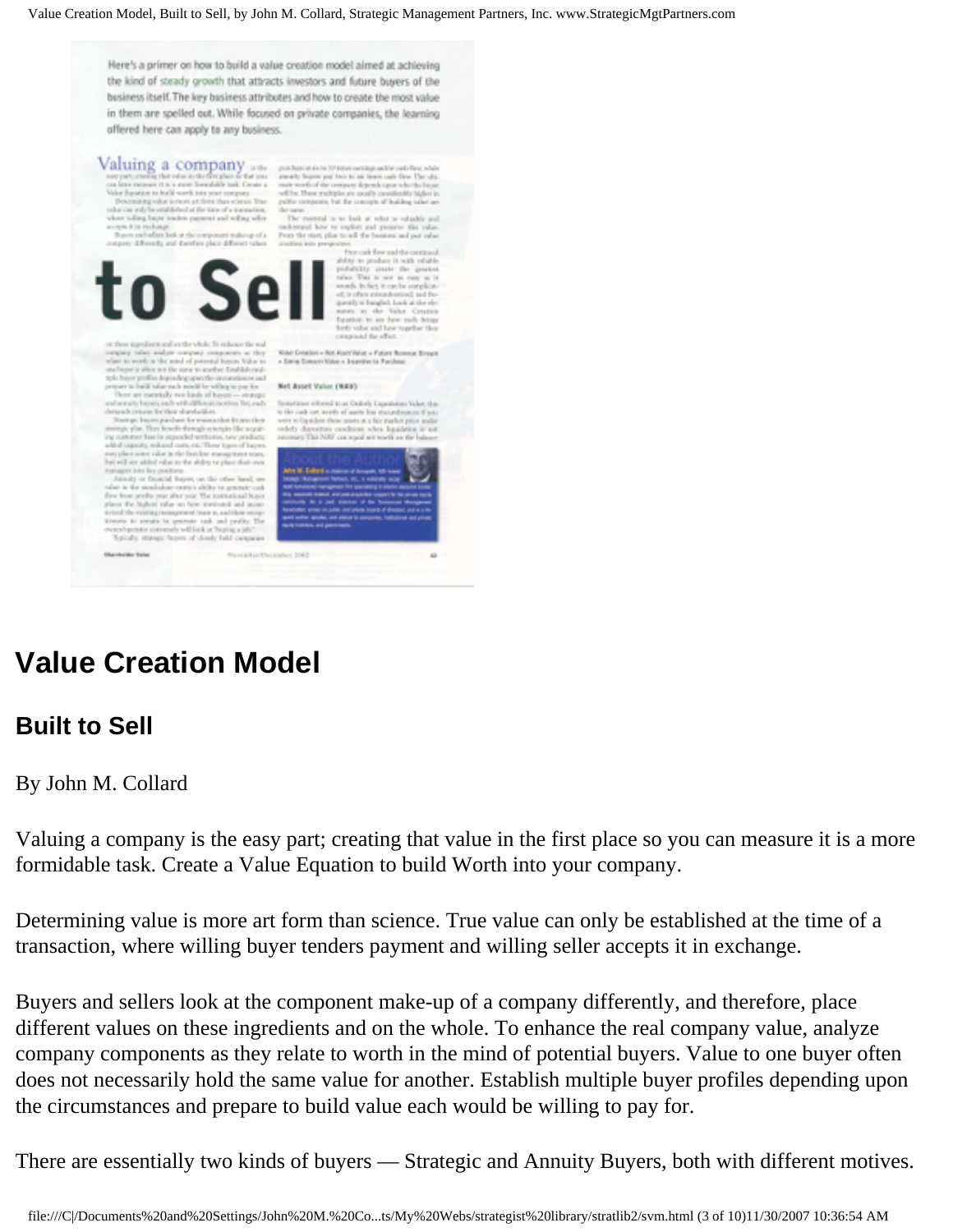Yet, both demand returns for their shareholders.

The Strategic Buyer purchases for reasons that fit into their strategic plan. They benefit through synergies like acquiring customer base in expanded territories, new products, added capacity, and reduced costs, et cetera. This type of buyer may place some value in the first line management team, but will see added value in the ability to place their own managers into key positions.

The Annuity or Financial Buyer, on the other hand, sees value in the stand-alone entity's ability to generate cash flow from profits year after year. The institutional buyer places the highest value on how motivated and incentivized the existing management team is, and their receptiveness to remain to generate cash and profits. The owner/operator conversely will look at 'buying a job'.

Typically, strategic buyers of closely held companies purchase at six to 10 times earnings and/or cash flow, while annuity buyers pay two to six times cash flow. The ultimate worth of the company depends upon who the buyer will be. These multiples are usually considerably higher in public companies, but the concepts of building value are the same.

The essential, is to look at what is valuable and understand how to exploit and preserve this value. From the start, plan to sell the business and put value creation into perspective.

Free cash flow and the continued ability to produce it with reliable probability creates the greatest value. This is not as easy as it sounds. In fact, it can be complicated, is often misunderstood, and frequently is bungled. Look at the elements in the Value Creation Equation to see how each brings forth value and how together they compound the effect.

> *Value Creation = Net Asset Value + Future Revenue Stream + Going Concern Value + Incentive to Purchase*

# **Net Asset Value (NAV)**

Sometimes referred to as Orderly Liquidation Value, it is the cash net worth of assets less encumbrances if you were to liquidate these assets at a fair market price under orderly disposition conditions when liquidation is not necessary. This NAV can equal Net Worth on the Balance Sheet, but is often adjusted for the value of intangibles.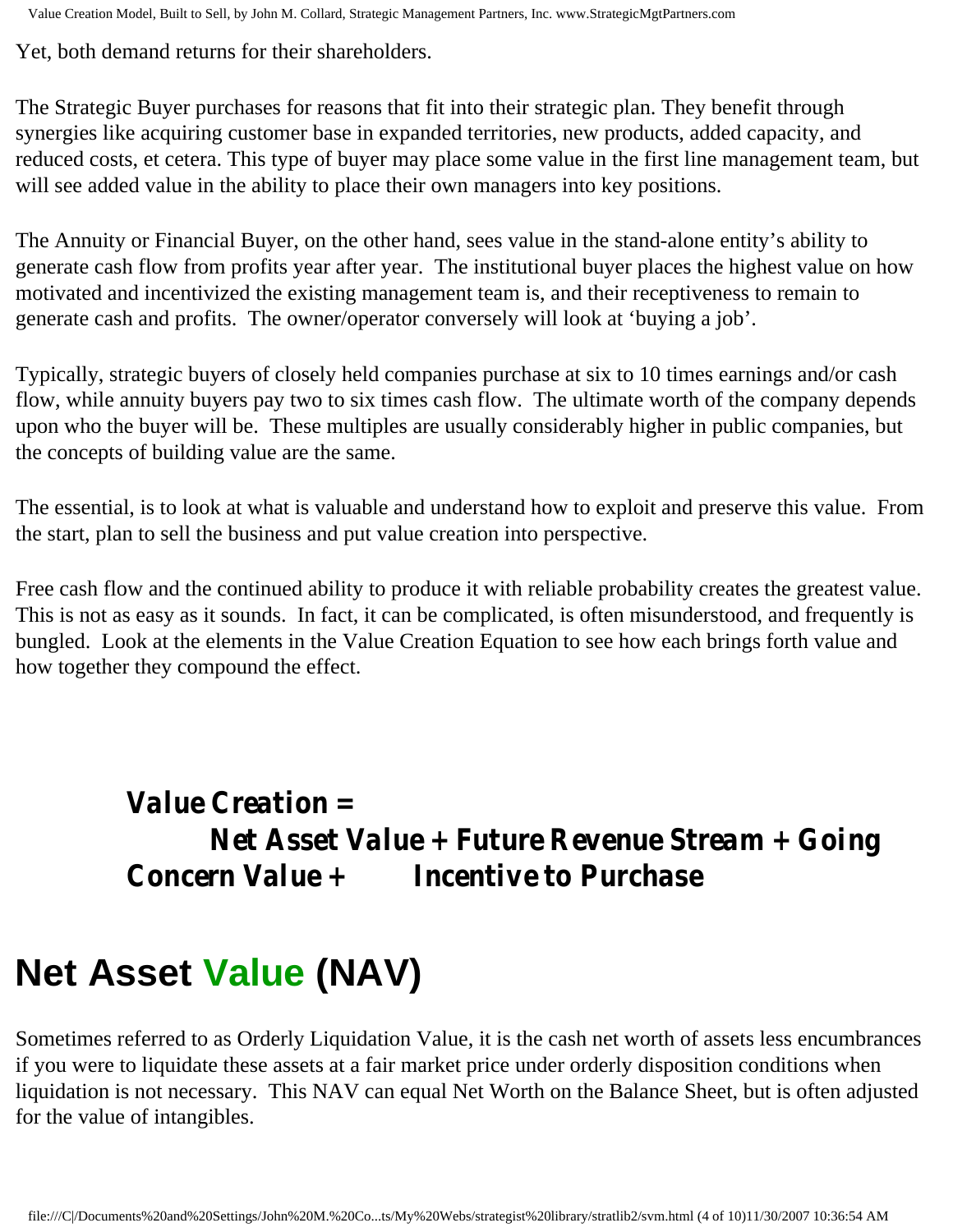Simply stated: Tangible Unencumbered Book Value + Intangible Assets + Adjustments to Market Value (Over-amortized/depreciated/expensed assets, or usable Inventory written down lower than market value) - Obsolete Inventory and Bad Debts - Outstanding Obligations on open contracts = market value. Build a strong, healthy balance sheet with adequate reserves and proper statement of asset value, because this is a fundamental on which to expand a company and increase its worth.

Tangible assets can be appraised to establish their worth. On the other hand, intangible assets are harder to value because they are subject to interpretation. If you sell a machine you realize cash for the transaction; but if you lose a customer, no one pays you for it, they're just gone. Intellectual property is also hard to value, but filing more patents will generate value, particularly to those who can afford to protect them from infringement.

The real opportunity lies not in building asset base, but in building maximum return on those assets and deployed capital. Assets don't generate worth by themselves, they can only be used to generate worth. If the asset sits idle, it is actually losing value, but if volume causes the asset to work to produce output production, value is being created.

The closer the relationship of assets to realize \$1 for each \$1 dollar on the balance sheet the better. Cash and Securities fit this description. Accounts Receivable will be discounted as they age; focus on keeping the days outstanding as low as possible. Utilize percentage completion contracts when possible to keep receivables low and cash flowing.

Utilize just-in-time and consignment agreements to keep raw materials at the lowest levels possible to minimize obsolescence. Produce in-process work expediently to cover short-term needs. Build finished goods for firm orders or reasonable short-term expectations of sale, don't overproduce. If in a seasonable business cover production levels over the off-season with contracts for sale of goods just before the season, cover the risk with orders for goods. It may be better to have less than market demand if projections were off, compared to interest and carrying costs to hold artificial Christmas trees until next year.

Customer Lists, contacts, name recognition, trademarks, reputation, Web distribution channels and Internet presence are often not considered in asset valuation because they are not carried on the balance sheet. These assets, however, are often worth considerable value in the market place. The reasoning for this theory is that these assets can be turned into cash; therefore, should equal the related value they could generate in return for their sale. These intangible assets can produce future sales, profits, and cash.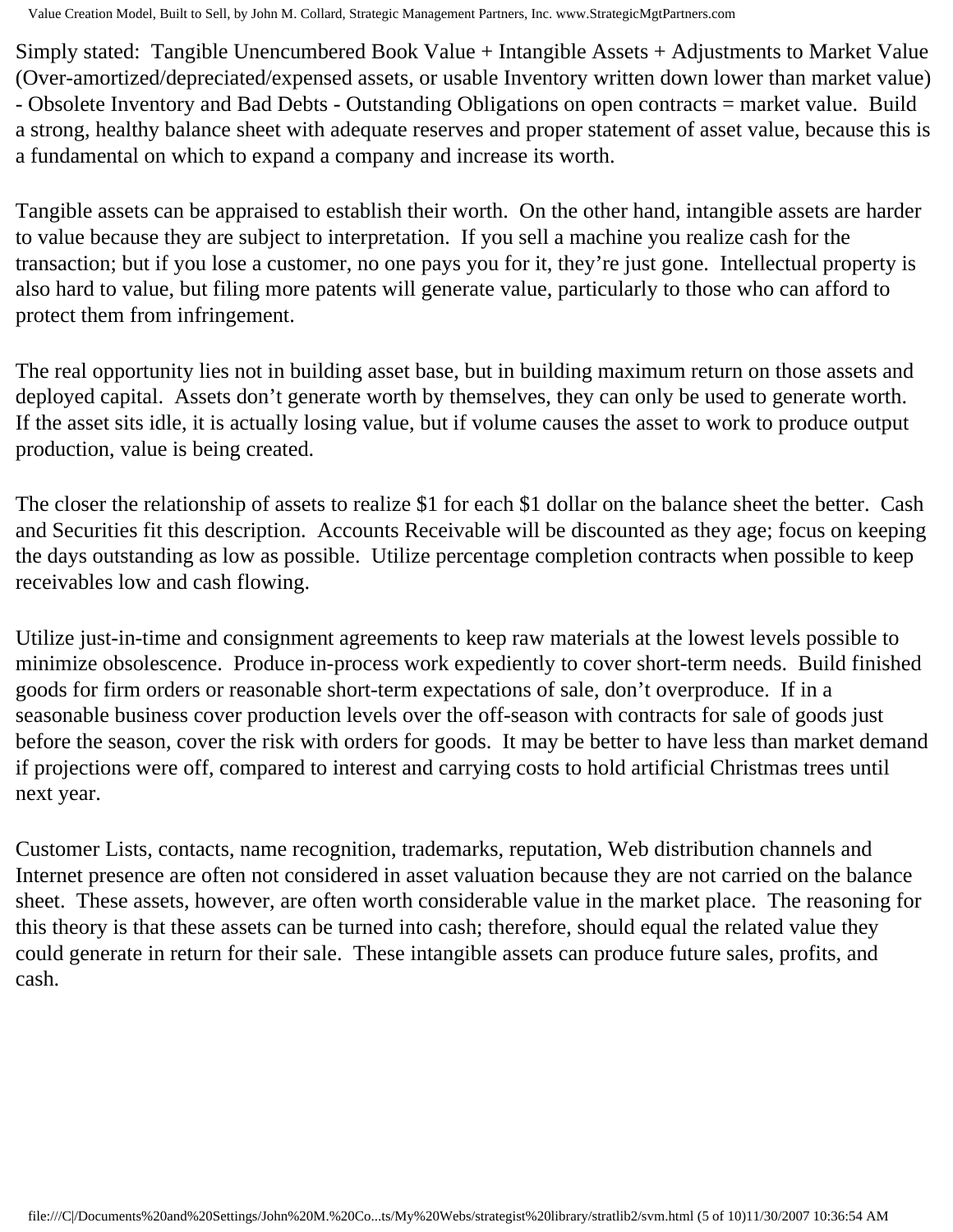

# **Future Revenue Stream**

A real value in any company starts with its revenue stream; the more you can count on it occurring, the more value it has. The value becomes the net present value of the after tax free cash flow stream of revenue under contract, plus repeat customer base. Contract backlog is worth much more than revenue that you must locate every year. The cost to re-create the sale each year is high in terms of time and human energy. Locate customers where multiple year contract environments can be set up. The government often awards contracts for multiple year periods. Many larger companies favor contract relationships with vendors to reduce the overall cost of screening vendors again and again.

While not as quantifiable as backlog, there is value in a customer base that's been maintained for a long period of time. The longer customers remain with a company, the more likely they will be loyal in the future. When customers stay with an organization, this is an indication of the value, which they receive from that organization. Conversely, customer turnover indicates their dissatisfaction in the company's ability to provide services. For example, software companies retain customers and repeat sales with product upgrades and gain new customers with import utilities for easy conversion.

Clearly growth in revenue volume is an indicator of valuation in a company that investors are willing to pay for. If customers flock at above industry levels to a company for the services that they provide, this is a good indication of the company's ability to perform at above expected levels. A motivated sales force with the ability to generate new revenues year after year has more value than a company who has a poor selling reputation. A lack of growth indicates that the company does not have an ability to increase its value over time.

When a company has a great, and believable, prospectus for the future, the buyer will often plan additional capital investment to fuel growth. If this case, the buyer could be motivated to pay a higher valuation for the company and then invest on top of it.

# **Going Concern Value (GCV)**

Here is where the fun begins in all transactions. The going concern value and goodwill, or soft assets, will always draw the most controversy and discussion in terms of their valuation. These elements are most prone to differing interpretation by buyer and seller.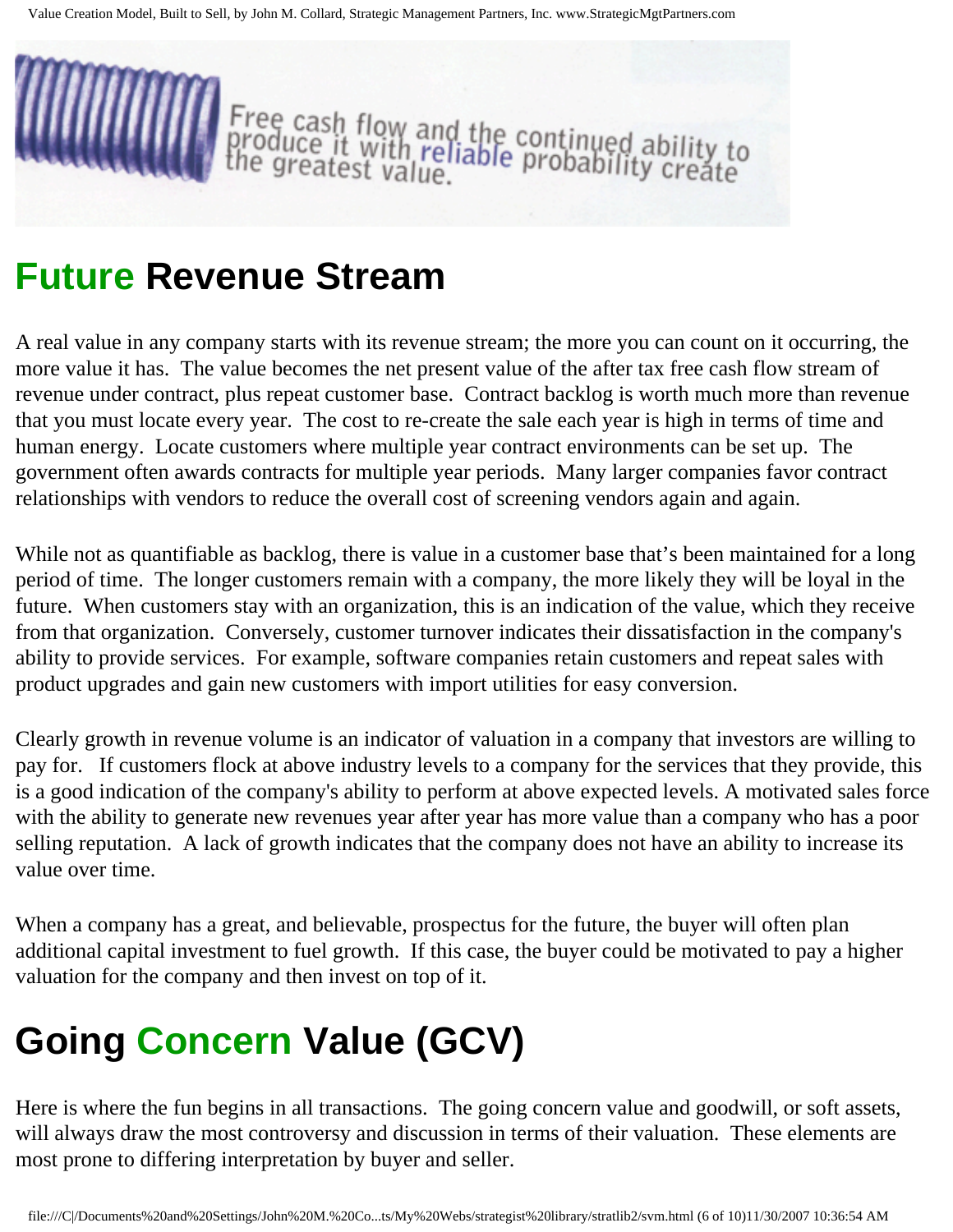Here to is where you can build the most value into a company. Transaction value is only at a point in time. Buyers and investors look more to the company's ability to create additional value to enhance returns on invested capital as they hold their investment. Impart the elements that Future Buyers look for:

**Businesses that create value.** Consistency is the key. You must demonstrate growth in revenue, profit, and cash flow. Do everything in your power to eliminate and manage 'hick-ups' along the way. Audited statements go a long way toward verifying results, in spite of some recent press.

**High probability of future cash flows.** A history of positive cash flow at increasing levels is very important. True annuity buyers purchase cash flow not the business. Strategic buyers will value cash flow plus what could happen if additional capital is provided. After all, free cash flow determines the periodic return on investment and increases the potential for a much higher purchase price in the future.

**Management team and human capital.** Attract and motivate a marketing oriented management team with the ability to produce recurring profits, return on capital, and free cash flow as an annuity for the owners. Develop an in-place; stable, well-trained workforce to implement operating processes on an ongoing basis. This is the most valuable off-balance sheet asset. When the owner of a privately held business has transitioned out and is collecting the net profit and cash without participating in an active management role, the value increases dramatically.

**The ability to sell, compete, distribute, produce, develop products and thrive.** This stand-alone entity track record demonstrates the viability of the market relationship between the products/services offered to meet customer demand and need, ability of the company to compete, and company reputation in the marketplace. The more unique a product is the more value it contributes to the deal. The company must be able to differentiate its products and services from the competition, even if this is based mainly on perception. Remember, products do have a life cycle and require improvements to remain in demand.

The directors' and management's role must be to build Going Concern Value! The GCV can be best maximized with stable leadership, setting and following sound strategies to consistently bring products and services to market, all the while nurturing resources and implementing processes to manage the company. Here is where the greatest value resides.

# **Incentive to Purchase**

Create reasons for a buyer to want to consider your company as an acquisition candidate. Buyers want a Fair Entry Valuation so that they can expect a realistic return potential. There must be Exit Options so that the buyer who buys your business can realize high ROI at the time they resell.

The better the company is at creating stakeholder value and shareholder return, the more interest there will be in buying some or all of the stock. While investors often buy on hope and promise, the dot com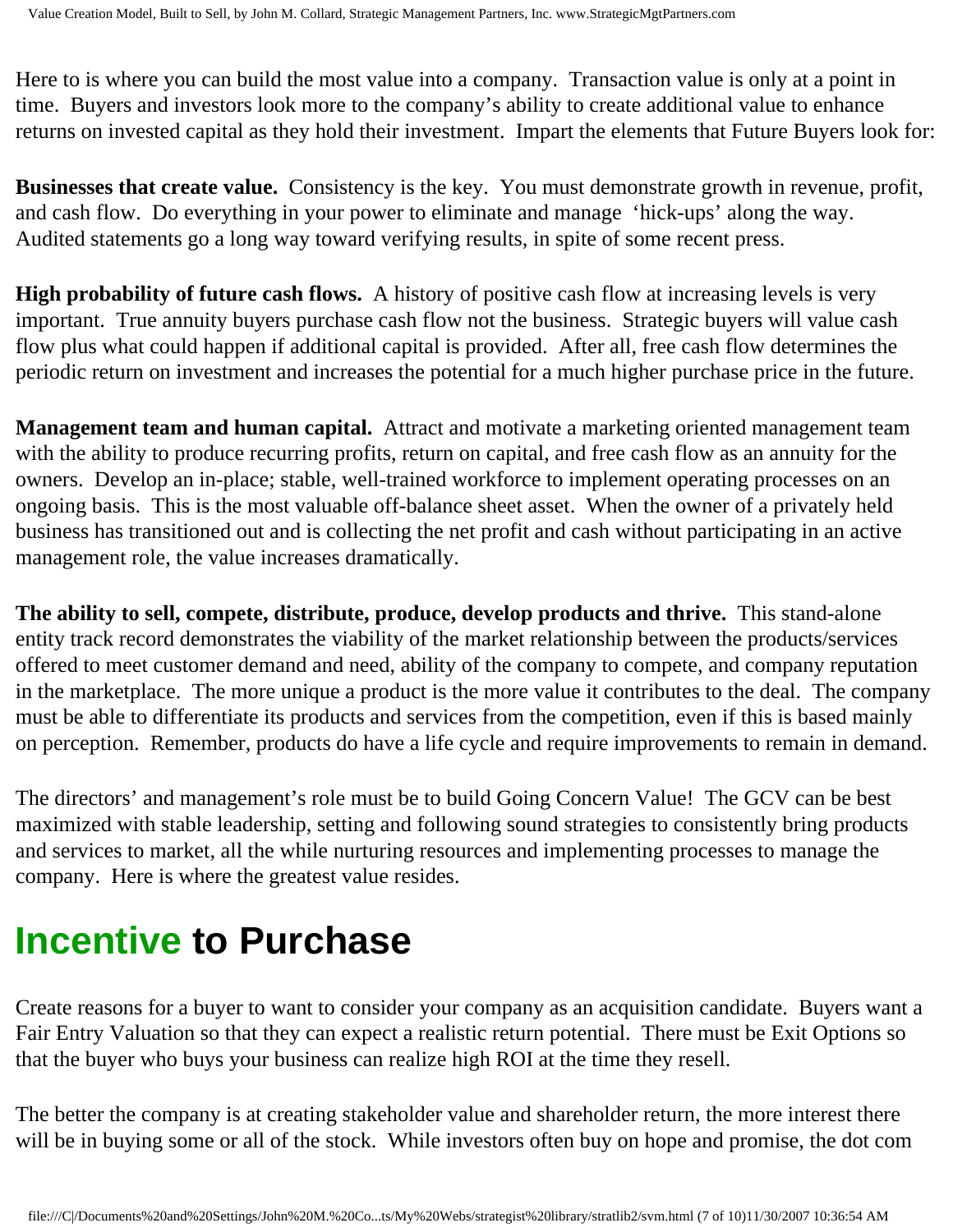market sector collapse clearly indicates a need to ultimately produce returns to substantiate investment. Think for a moment, had many of the dot com managers built GCV to support their promising technologies, they might still be around today. Those that have built GCV have strong balance sheets, can weather the storm, and will undoubtedly find opportunities to gobble up assets from those who didn't.

Build on any one element in the Equation and you increase its individual value. Build up all elements in the Equation and you realize an exponential creation of value to the right buyer. The buyer looking for a standalone entity to produce an annuity stream will place the highest value on the company when all components are strong and it operates with little owner intervention. Buyers looking only for parts of a business to augment their own, will want to invest less and only place value on some components, regardless of how strong they are. For example, if you build a strong senior management team, but the buyer wants to run the business, they will place no value in your senior manager(s) that will be replaced.

Remember, as in *Field of Dreams:* "If you build it, they will come."

### <span id="page-7-0"></span>**About the Author**

John M. Collard is Chairman of Annapolis, Maryland-based Strategic Management Partners, Inc., a nationally recognized turnaround management firm specializing in interim executive leadership, corporate renewal, and post-acquisition support for the private equity community. He is Past Chairman of the Turnaround Management Association; serves on public and private boards of directors; and is a frequent author, speaker, and advisor to companies, institutional and private equity investors, and governments.

[Strategist@aol.com.](mailto:Strategist@aol.com?subject=SMPlibrary/feature articles) *[www.StrategicMgtPartners.com](http://www.strategicmgtpartners.com/)*

*[Sections](#page-0-1) [Index](#page-0-2) [Contact](#page-8-0)*

## <span id="page-7-1"></span>**About the Firm**

**Strategic Management Partners** has substantial experience advising corporations and individuals on the strategic and mechanical issues of corporate development and governance, operating management and turnarounds for asset recovery. Our principal has over 30 years experience in P/L Management, Strategic Planning and Repositioning, M&A for Strategic Advantage, Finance, Investing, Raising Funds, Sales/Business Development, Building Selling and Marketing Teams, and Operational Auditing = In Public  $&$  Private companies  $=$  In healthy and crisis situations.

We work with and support the equity capital community to provide assessment studies to determine the situation, planning and strategy development to direct the company, crisis management to oversee that assets are not squandered away, workout teams that recover assets, and board level oversight to keep the client headed in the right direction.